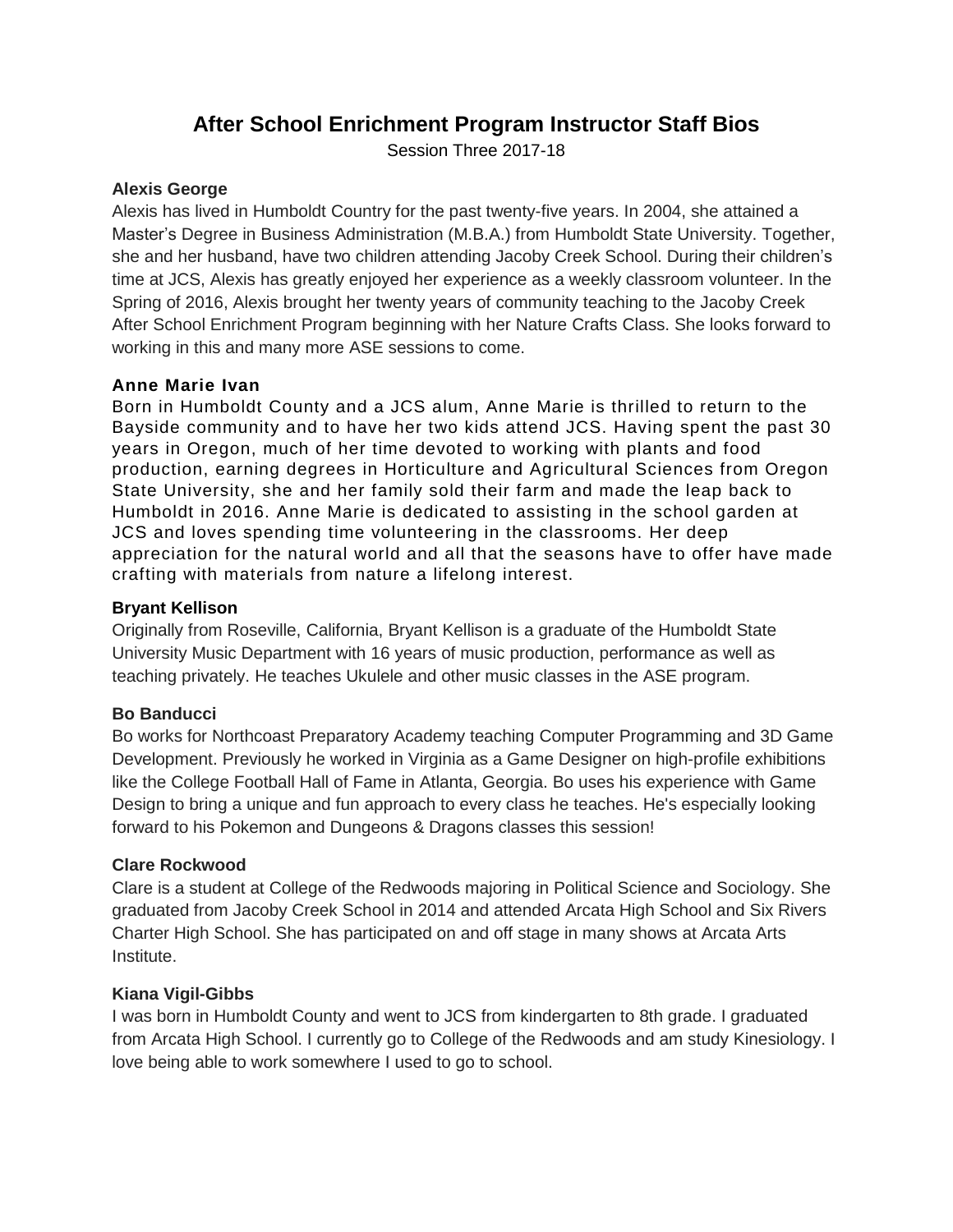#### **Linda Johnson**

I am the proud parent of two Jacoby Creek graduates. I have a BA in Asian Studies from Pomona College and an MA in theology from Fuller Theological Seminary. I have been teaching kids since I was in high school, though the subject matter has changed over the years (It started with martial arts and computer programming). The classes I usually teach at JCS are fun, creative, crafty ones, such as soap making, card making, bead pets, cross stitch, needlepoint, scrapbooking, and Lego. I have won numerous ribbons and awards at the county fair for my cards, scrapbooks, and stitchery, and am the current president of the local chapter of the Embroiderer's Guild of America. During my free time I enjoy crafting, reading, and gaming.

### **Melissa Emami-Rice**

I have been a Humboldt County resident for 27 years, I moved here from Glendale,Ca. I came here for a "blind date" and got engaged 6 weeks later ! I have 5 son's, 3 are in college (Western Oregon University, Willamette University & Sacramento State) a sophomore at Arcata High School and my youngest,Tucker in 7th grade here at JCS. I am a licensed cosmetologist, a photographer and I have worked in Early Childhood Education as a private home daycare provider, preschool aide, and in public schools as an instructional aide & special needs assistant for the past 17 years. I enjoy all art forms- I had wanted to be a wedding dress/attire designer but decided to be a mom instead. I feel it is important to explore and try all the different styles and types of art media. Introducing a variety at a young age helps open up the possibilities and keeps interest in art. As I always say "You never know what you will be when you grow up- so always try new things,you never know what your going to like until you do"!

## **Nick Vasquez**

Originally from the Bay Area, Nick attends Humboldt State where he studies Psychology and hopes to one day work with children in the foster care system. In his free time he enjoys hiking, reading, and writing. Nick has just returned to Humboldt after his semester abroad.

## **Rabia O'Loren**

Rabia lived in Europe for nearly 20 years and in Pakistan for one year, where she started a nonprofit organization that works with girls and women. She studied both in Austria with a Certificate of Completion as an Aide to Severely Developmentally Disabled has a B.A. In Social Work and The Creative Arts from H.S.U. She especially likes to open the doors of global awareness with students at Jacoby Creek School. Rabia has four children and two grandchildren; one of her sons lives in California but the rest all live in Europe. She loves to travel, and also loves baking and making foods from other countries.

#### **Rebecca Kimber- Magnatta**

I was born and raised in a small farm town in Ohio. I moved to California to finish my Natural Resource Degree from Humboldt State University in my early 20's. I decided to plant my roots here and started a family. I have a daughter, Josey, who is a second grader at JCS, and a newborn son, Gabriel, who was born in September. My husband and I have a farm in Mckinleyville where we raise goats and chickens.

#### **Rosalind Parducci**

Rosalind is a fiddle teacher and performer born and raised in California. She has studied and